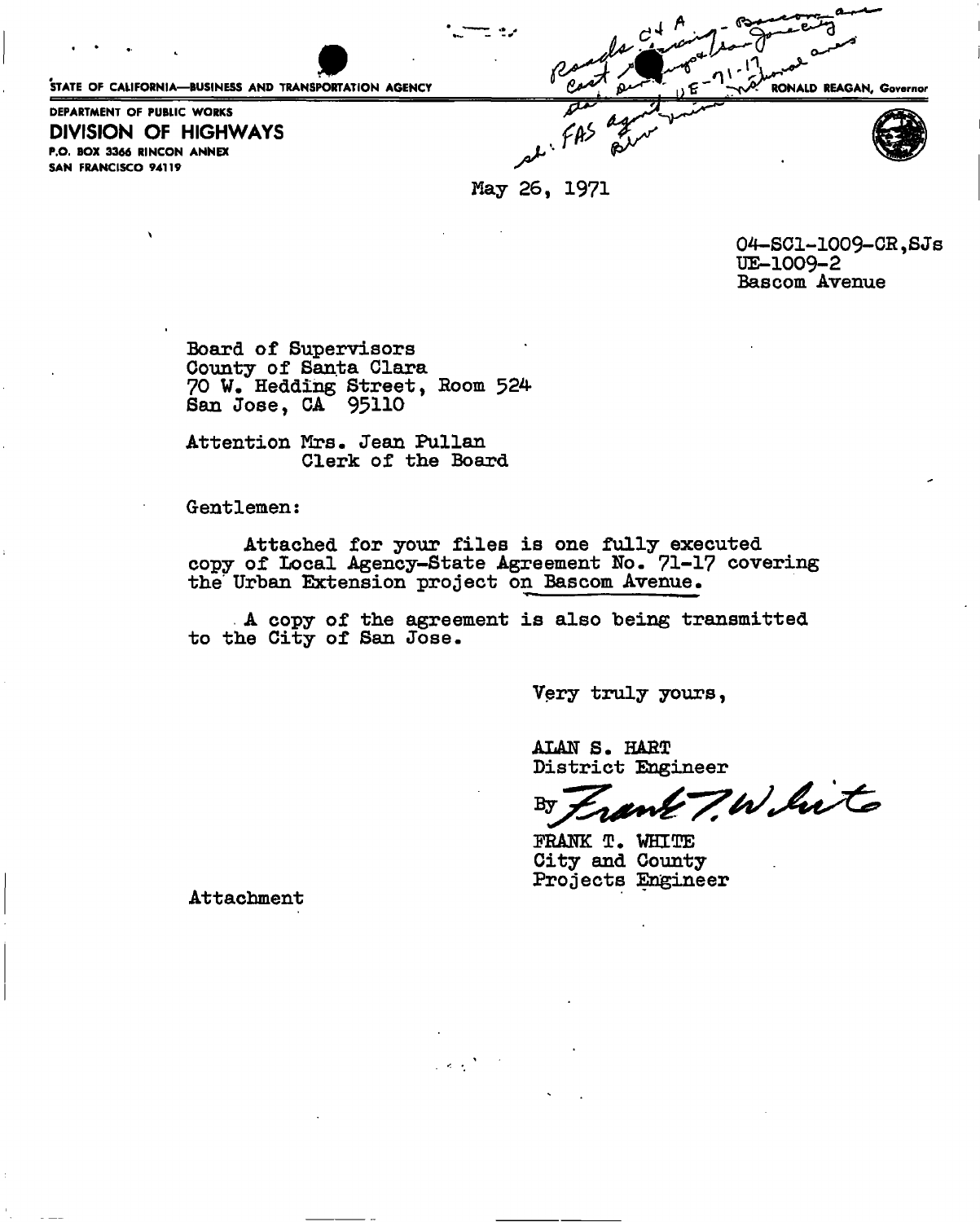



۰.



 $\ddot{\phantom{a}}$ 

 $\chi_{\rm{eff}}^{\rm{th}}$ a ta 1990<br>Tanzania  $\frac{d\mu}{d\sigma^2} = \frac{1}{\sigma^2} \frac{d\mu}{d\sigma^2}$  $\frac{1}{\sqrt{2}}$  $\sim 10^{11}$  $\bar{\mathbf{r}}$  $\{A_{12},\ldots,A_{n}\}$ 

 $\sqrt{1/2}$  ,  $\sqrt{1/2}$  ,  $\sqrt{2}$  $\omega_{\rm{max}}$  $\sim$  .



vavi o VINVS  $J0 \lambda$ INOOA *n.m^z i* **8 »**  *SUOSiAtfBdtS iiO fbvon*  03 A,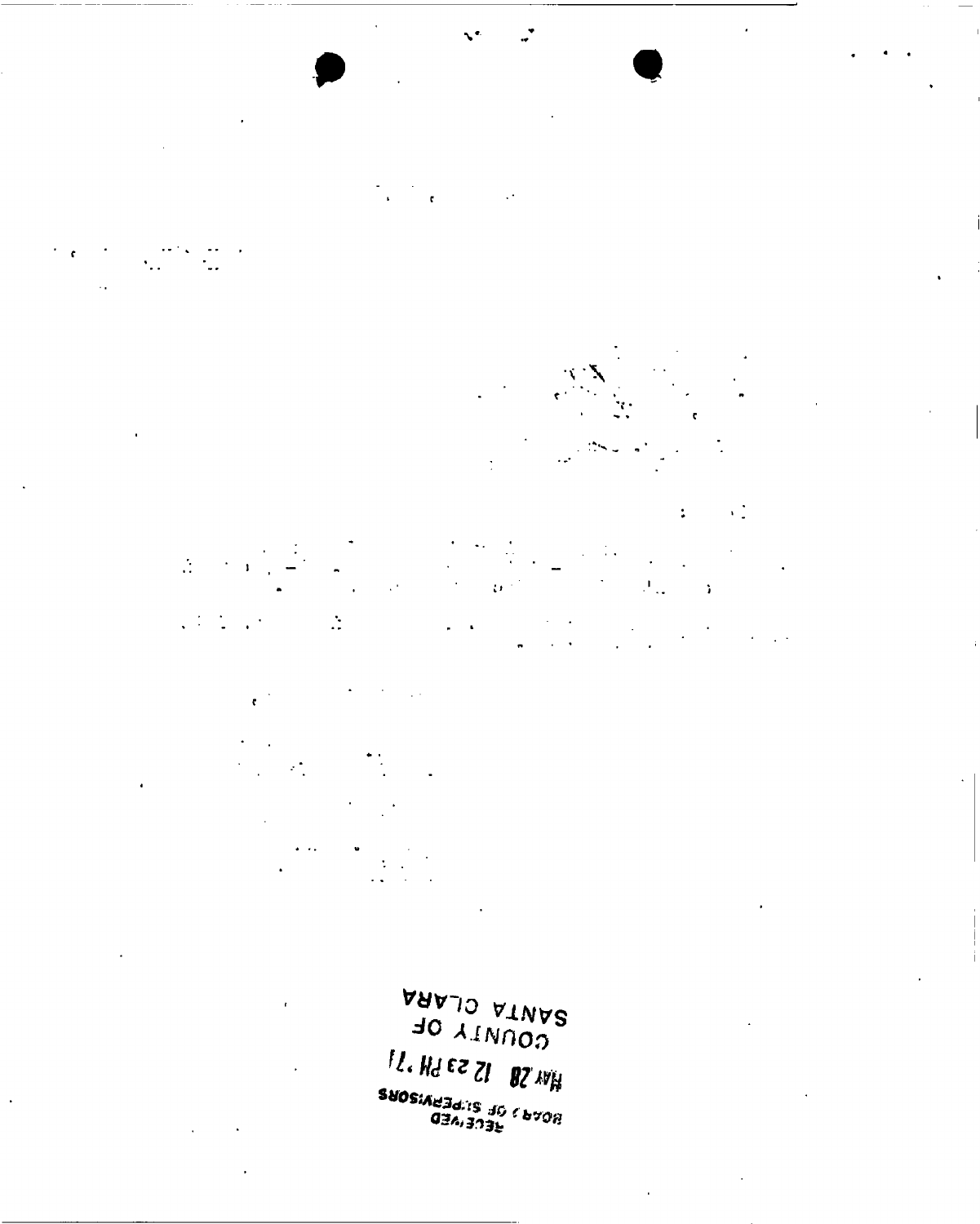1 •.

## **LOCAL AGENCY-STATE AGREEMENT NO. UE- 71-17 FEDERAL-AID SECONDARY ROADS**

Santa Clara District

URBAN EXTENSION PROJECT 1009+2

## **BASCOM AVENUE**

THIS AGREEMENT, made intriplicate this .......... day of ... MAY 4 1971...

**197\*.** by and between **City of San Jose and Santa Clara County**  political subdivision^) of State of California, hereinafter referred to as "LOCAL AGENCY", and the STATE OF CALIFORNIA, acting by and through the Division of Highways of the Department of Public Works, hereinafter referred to as "STATE".

## WITNESSETH:

WHEREAS, under the provisions of Section 143.3 of the California Streets and Highways Code, State Highway Funds may be alloted to cities or counties for the construction of city streets or county roads, on the urban extensions of.Federal-aid Secondary highways; and

WHEREAS, LOCAL AGENCY has requested such an allocation for a specific project and the California Highway Commission has allocated funds for said project; and

WHEREAS, LOCAL AGENCY desires to enter into an agreement with STATE relative to the prosecution and maintenance of the project and the payment of the funds'allocated; now

THEREFORE, the parties agree as follows:

## ARTICLE I - Contract Administration

1. The projett or projects described in Exhibit A, hereinafter referred to as "the project" shall be constructed as provided in this agreement.

2. Construction work will be performed by contract. LOCAL AGENCY, or another public agency acting in behalf of LOCAL AGENCY will prepare the plans, specifications, and estimate, will award and administer the contract or contracts pursuant to the laws governing LOCAL AGENCY and will make all payments to contractors, and pay all other costs in connection with the contract or contracts.

3. No contract shall be advertised in advance of execution of this agreement and approval of the contract plans, specifications and engineer's estimate by STATE.

Goegned to be head served

Thank you. Clerk, Board of Supervisors NOTICE <sup>2576</sup> Please return this document to the Board Please return this subsidiary County, Rm.<br>of Supervisors, Santa Clara County, Rm.<br>524, 70 W. Hedding St., San Jose, Calif. 0. We shall provide County departments involved with conformed copies.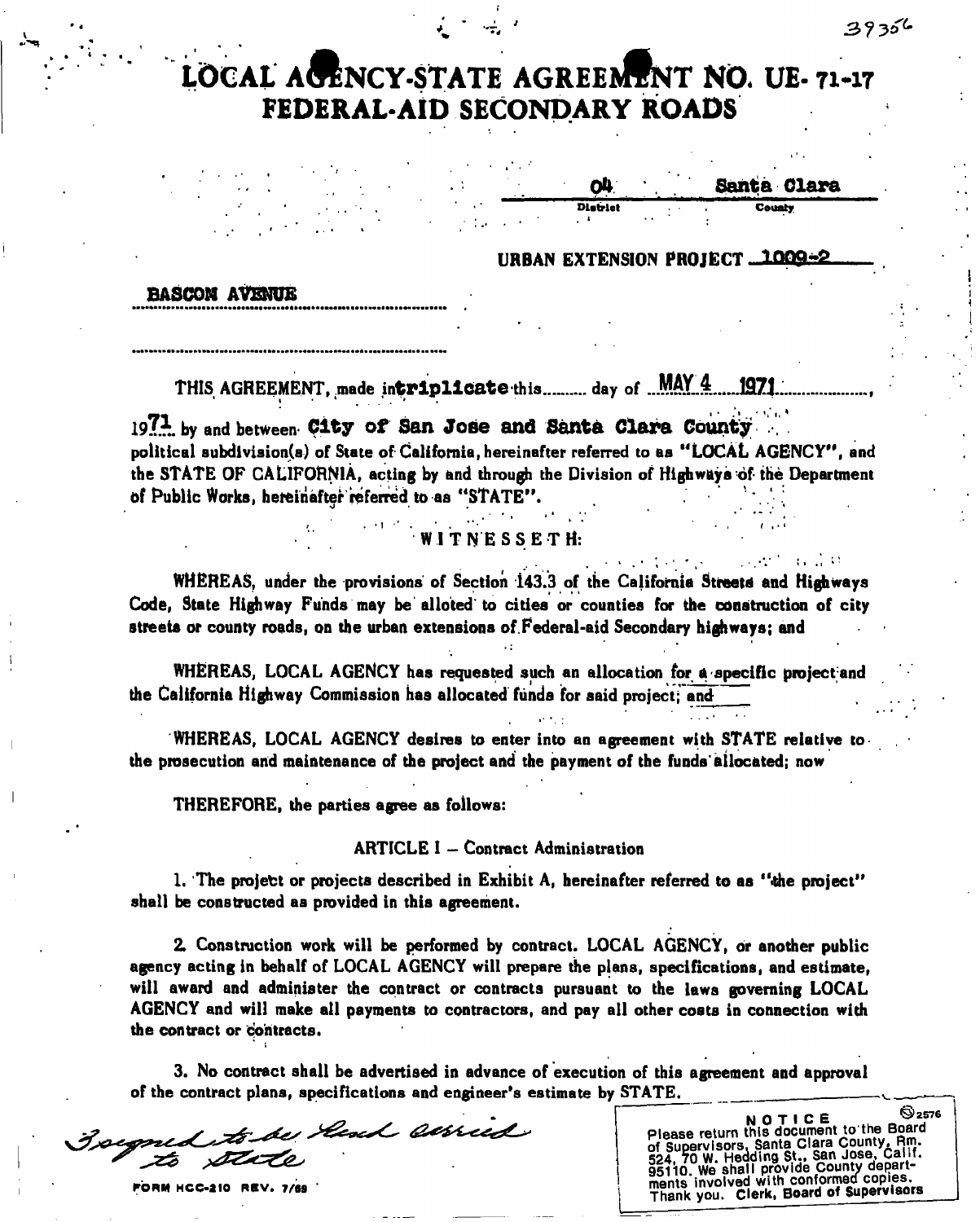**4. 'The etftlmatdd coat of the project Is as-shown in Exhibit A hereto. A contract shall not**  be awarded for an amount in excess of said estimate nor in excess of the lowest regular bid **received unless sufficient funds are available and both STATE and LOCAL AGENCY concur in in such award.** 

*\* • i

*\* 

 $5.9$  STATE shall be given access to the project and project records at any time for the purpose of verifying that the project is being or has been constructed in accordance with the approved contract plans and specifications. Such records shall be retained for a period of three years following completion of the project. If STATE, in its sole discretion, shall find that any portion of the project is not constructed in accordance with the approved contract plans and specifications, such portion of the project shall not be eligible for STATE participation.

## ARTICLE  $II -$ Rights of Way

1. Such rightsof way as are necessary for the construction of the project shall be furnished by LOCAL AGENCY.

2. 'The furnishing of rights of way as provided for herein includes, in addition to all real property required for the improvement free and clear of obstructions and encumbrances, the payment of damages to real property not actually taken but injuriously affected by the proposed improvement. LOCAL AGENCY shall pay from its funds the cost of acquiring rights of way and any costs which may arise out of right of way litigation, or from delays to the contractor because obstructions have not been removed or relocated, or because rights of way have not been made available to the contractor for the orderly prosecution of the work.

3. LOCAL AGENCY will certify and/or furnish evidence to STATE prior to the advertisement of any contract that sufficient rights of way have been acquired or satisfactorily protected to assure completion of all stages of the ultimate facility proposed and approved.

### ARTICLE III  $-$  Engineering

1. Preliminary engineering-The term "preliminary engineering" as used herein includes all preliminary work, including but not restricted to, preliminary surveys and reports, laboratory work, soil investigation, preparation of plans, design and advertising.

2. Construction engineering-The term "construction engineering" as used herein includes supervision of construction, actual inspection of the work, necessary construction staking, laboratory and field testing, field reports and records, estimates, final report and allowable expenses of employees engaged therein.

3. Except as otherwise set forth herein, LOCAL AGENCY or LOCAL AGENCY'S consultant shall perform all engineering work.

4. State funds will participate only in those engineering costs incurred, after the Highway Commission has approved the program to be included in the subsequent State Highway Budget to be adopted.

 $\overline{\mathbf{r}^{*}}$  is  $\overline{\mathbf{r}}$ 

N

 $\overline{2}$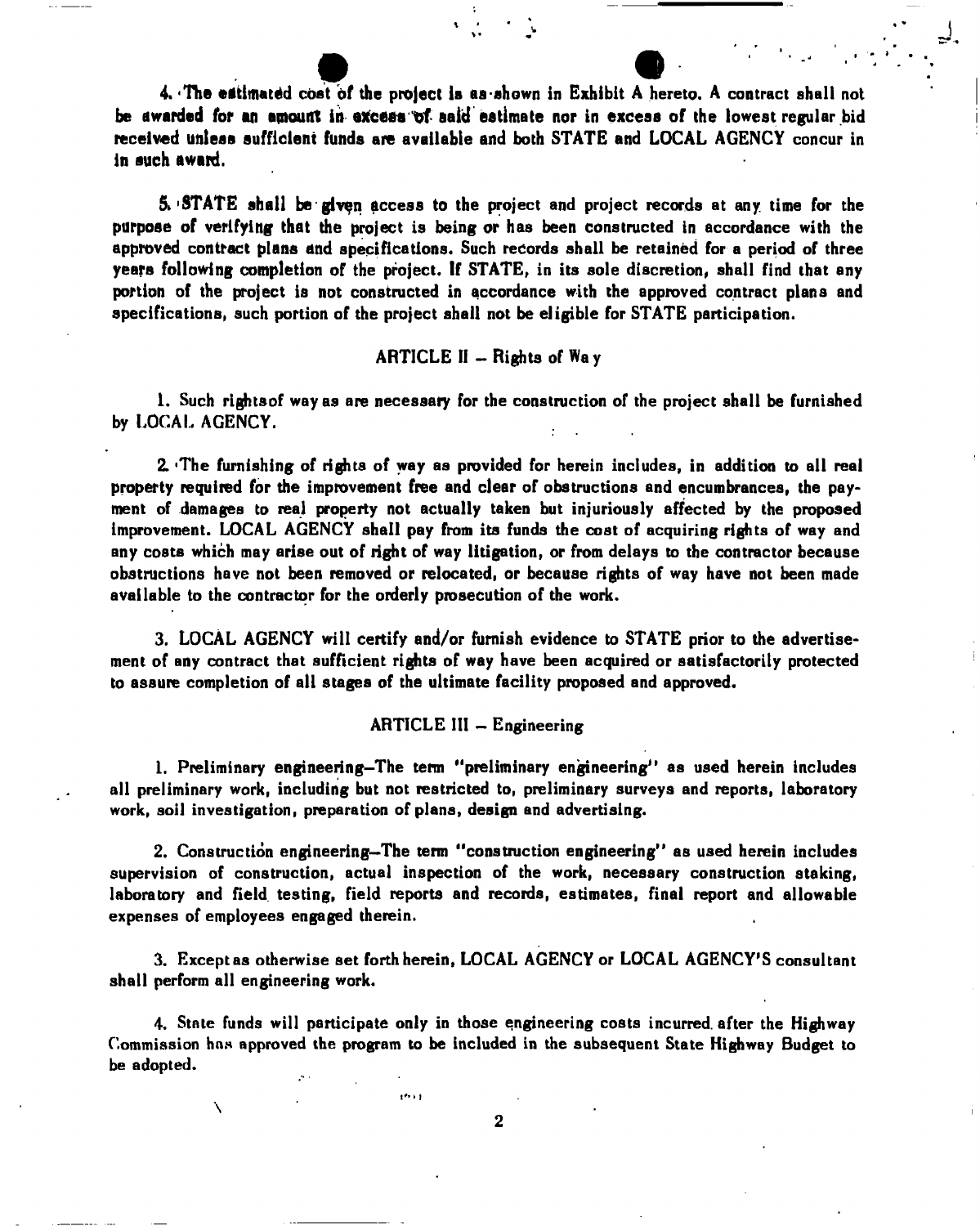5. When the cost of Preliminary Engineering or Construction Engineering incurred by the LOCAL AGENCY is to be borne in part by State Highway Funds, State participation therein shall be limited to one-half the actual cost of services performed, including compensation and expense of personnel working on the project, the required materials, and equipment or other rental charges normally assessed projects financed with LOCAL AGENCY gas tax monies. Personnel expense may include an assessment to cover such things as vacation and sick leave reserves, payroll taxes, retirement allowances, and other fringe benefits. LOCAL AGENCY will contribute its administrative and overhead expenses not normally assessed projects financed with LOCAL AGENCY gas tax monies.

6. LOCAL AGENCY will upon demand deposit with STATE sufficient local monies to cover entire cost of any preliminary engineering to be performed by STATE. This will include cost of reviewing the project plans, specifications, and estimate. An assessment will be added to all direct labor costs of STATE in accordance with Section 8755.1 of the State Administrative Manual. Upon award of construction contract, costs of preliminary engineering eligible for State Highway Fund participation in accordance with paragraph 4 above will be taken into account in computing STATE'S share of project costs to be advanced in accordance with ARTICLE V, paragraph 3.

ARTICLE IV—Plans, Specifications and Engineer's Estimate

1. LOCAL AGENCY will submit three prints of the complete plans and three complete drafts of the specifications and the Engineer's Estimate to STATE, sufficiently in advance of the proposed advertising date to permit thorough review and adjustment of any variances.

2. The-specifications shall contain no provisions limiting the contractor's employees to residents of any particular locality or area of the United States; nor shall they contain any provision that would prevent the contractor from obtaining the most suitable materials, supplies and equipment at the greatest economy from any source permitted under State law.

3. The Legislature and the Governor of the State of California, have prescribed certain employment practices with respect to contract and other work financed with State funds. LOCAL AGENCY shall insure that work performed under this agreement is done in conformance with the rules and regulations embodying such requirements where they are applicable. Any agreement or service contract entered into by LOCAL AGENCY for the performance of work connected with the project shall incorporate Exhibit B attached hereto.

4. After written approval by STATE, the plans, specifications and estimate shall not thereafter be modified without prior approval by STATE.

## ARTICLE V—Funds

1. All expenditures incurred by LOCAL AGENCY prior to approval of the project by the California Highway Commission shall not be considered as a part of the project costs and State Highway funds shall not participate in such prior expenditures.

3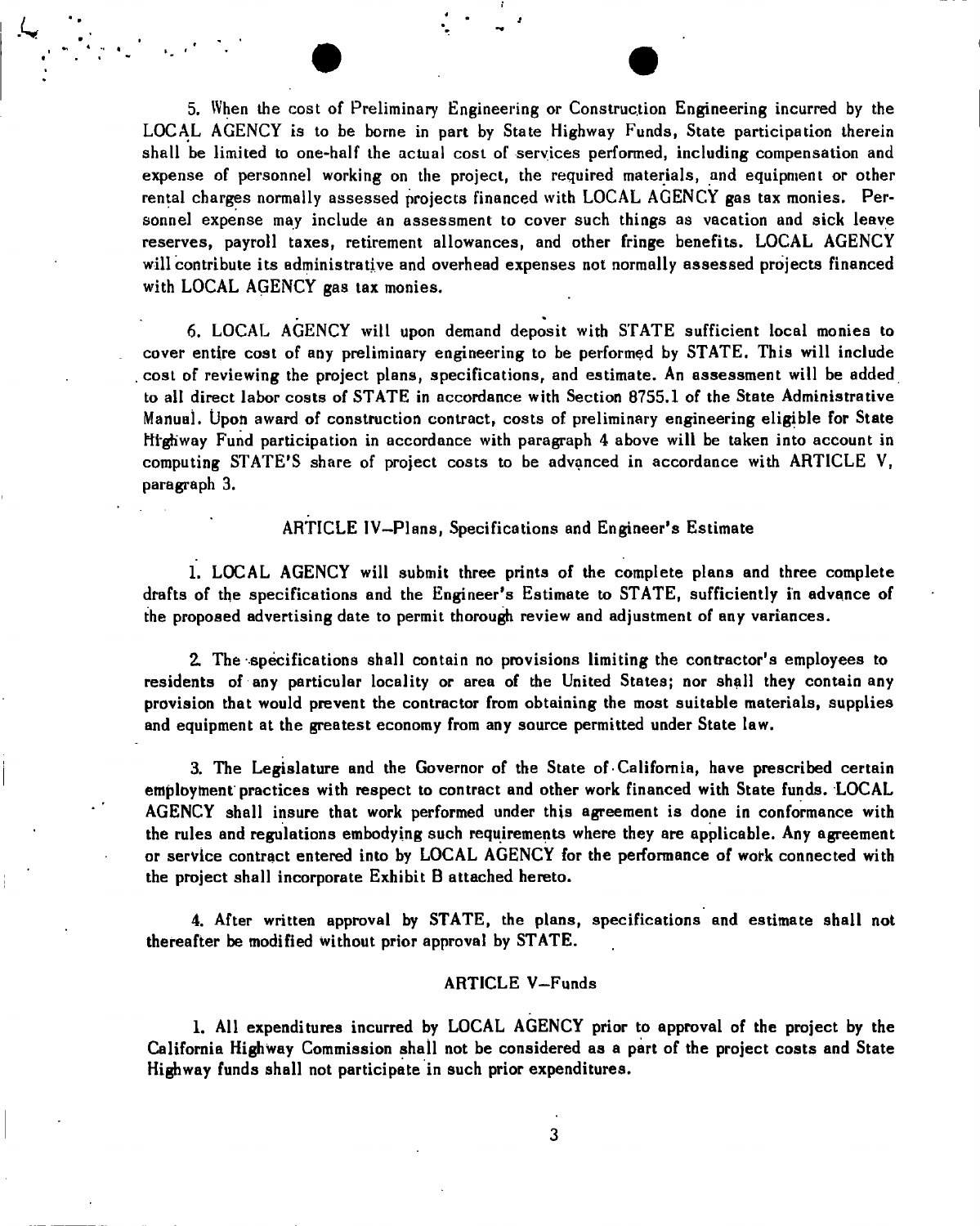2. STATE participation will be limited to one-half the actual cost of the project, after excluding the cost of any item or items not eligible for State participation; or to the allocation of filnds available for the project, whichever is the lesser amount.

 $3.$  Eighty percent (80%) of STATE'S share of the cost of the project, estimated upon the basis of contract prices, and estimated costs of appurtenant items, will be advanced to LOCAL AGENCY upon award of the contract. The remainder of STATE'S share of the actual cost will be paid to the Local Agency , upon completion of the contract and submission of a final report prepared by LOCAL AGENCY in the form prescribed by STATE.

4. 'Upon completion of any contract or any appurtenant item, the amounts payable by the parties hereto will be adjusted upon the basis of the actual final cost of such contract or appurtenant item as shown by the project records. Any advances of funds made by STATE in ex-Cess of STATE'S share of the actual cost of the contract or appurtenant items shall be refunded to STATE upon demand. Any amounts found due LOCAL AGENCY will be paid to LOCAL AGENCY upon receipt of LOCAL AGENCY'S bills.

5. Funds deposited with STATE by LOCAL AGENCY to cover the cost of work to be done by STATE but not expended, will be refunded to LOCAL AGENCY.

6. LOCAL AGENCY shall maintain accurate and detailed records of costs for this project. Such records shall be available to STATE'S auditors for a period of three years following project completion.

#### ARTICLE VI—Maintenance

Upon completion and acceptance of the contract, maintenance of the improvement shall become the responsibility of LOCAL AGENCY. LOCAL AGENCY agrees to maintain the improve-, ment in.good condition, preserving not only the general physical features of the roadway, roadside and surfacing, but also all safety and regulatory features, devices and .appurtenances built into the project, and none of said safety features, devices and appurtenances shall be removed, eliminated or decreased in effectiveness without the prior approval of STATE. Access rights acquired for the project are considered to be included in the aforementioned safety features. If, within ninety days after receipt of notice from STATE that the project or any portion thereof is not being properly maintained, and that LOCAL AGENCY has not taken steps to remedy the conditions complained of to STATE'S satisfaction, STATE may withhold approval of further Federal-aid Secondary Urban Extension projects of LOCAL AGENCY until the project shall have been put in a condition of maintenance satisfactory to STATE.

-teading the Society - ARTICLE VII-Records to be Furnished

ر:

1. Upon receipt of satisfactory bids from contractors, LOCAL AGENCY shall furnish STATE four copies of the letter or other instrument of award to the successful bidder together with four copies of a summary of bids and four copies of the contract.

2. Upon completion of the contract LOCAL AGENCY will prepare and file with STATE four copies of a final report similar in context to those prepared for State Highway projects. Said report shall include a certification that the project has been constructed in conformance with the approved plans and specifications.

4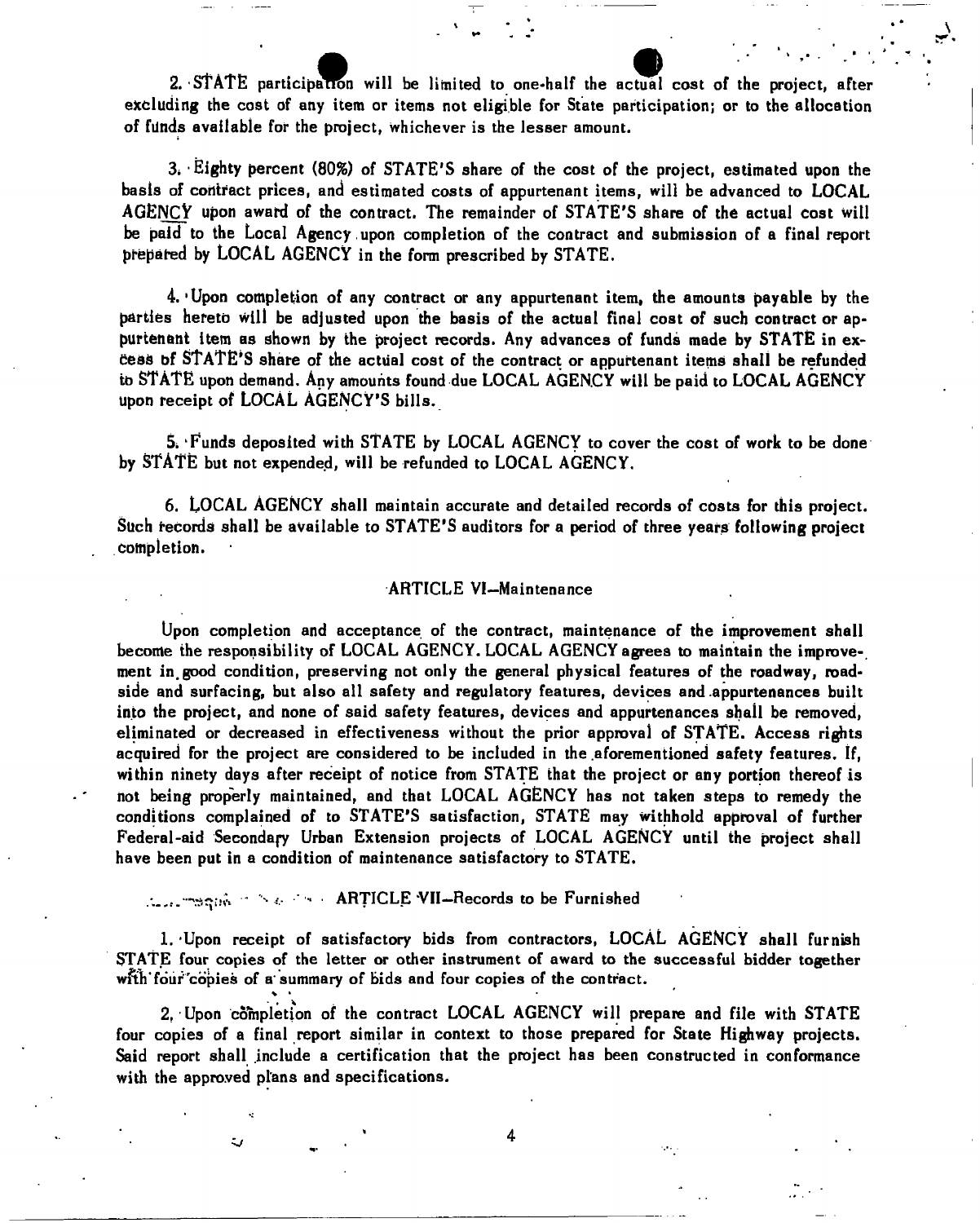### ARTICLE VlII-Miscellaneous Provisions

<u>.</u>4

1. (a) Neither STATE nor any officer or employee thereof shall be responsible for any damage or liability occurring by reason of anything done or omitted to be done by LOCAL A-GENCY under or in connection with any work, authority or jurisdiction delegated to LOCAL AGENCY under this agreement. It is also understood and agreed that, pursuant to Government Code Section 895.4, LOCAL AGENCY shall fully indemnify and hold STATE harmless from any liability imposed for injury (as defined by Government Code Section  $810:8$ ) occurring by reason of anything done or omitted to be done by LOCAL AGENCY under or in connection with any work, authority or jurisdiction delegated to LOCAL AGENCY under this agreement.

(b) Neither LOCAL AGENCY nor any officer or employee thereof, shall be responsible for any damage or liability occurring by reason of anything done or omitted to be done by STATE under or in connection with any work, authority or jurisdiction not delegated to LOCAL AGENCY under this agreement.lt is also understood and agreed that, pursuant to Government Code.Section 895.4, State shall fully indemnify and hold LOCAL AGENCY harmless from any liability imposed for injury (as defined by Government Code Section 810.8) occurring by reason of anything done or omitted to be done by STATE under or in connection with any work, authority or jurisdiction not delegated to LOCAL AGENCY under this agreement.

2. 'In the event that the project is approved on a stage construction basis, LOCAL AGENCY shall complete the project to its final stage, with or without State aid, at such time as traffic or other conditions warrant and in a manner satisfactory to STATE. If, within one' year after receipt of notice from STATE that in STATE'S opinion conditions warrant construction of a subsequent stage LOCAL AGENCY has not taken steps to STATE'S satisfaction to undertake said construction, STATE may withhold approval of further Federal-aid Secondary Urban Extension projects of LOCAL AGENCY until such steps are taken. Should the work covered by this agreement involve abridge without approaches, within two(2) years after completion of the bridge LOCAL AGENCY shall cause such approaches to be constructed, with or without State aid, to design standards acceptable to STATE. Approaches or other stages added to a project shall be subject to the provisions of ARTICLE VI, Maintenance, whether or not STATE has participated in their cost.

IN WITNESS WHEREOF, the parties have executed this agreement by their duly authorized officers i

STATE OF CALIFORNIA **OF SANTA**  Department of Public Works *(Local Agency)*  Division of Highways Bv *(Titia)*  J.A. LEG Chairman of the Board of Supervisors State Highway Engineer *Deputy State/fifr way Engineer*  **ATTEST**  $C$ Clerk of the Board of Supervisor Approval Recommended: **CITY OF SAN JOSE** Loca<sub>A</sub> /Agency Deputy Diatrict .•H^feyfer/ ^ *ton\*\*.*  City and County Projects Engineer it 16) **pproved** as to Form and Procedure: **ATTEST** \_ iftjhjtJMUULfo *-A 4bmS< JSSpartment of Pubtlc Works*  APPROVHTAS TO EPRM 5 Dopuly County Counse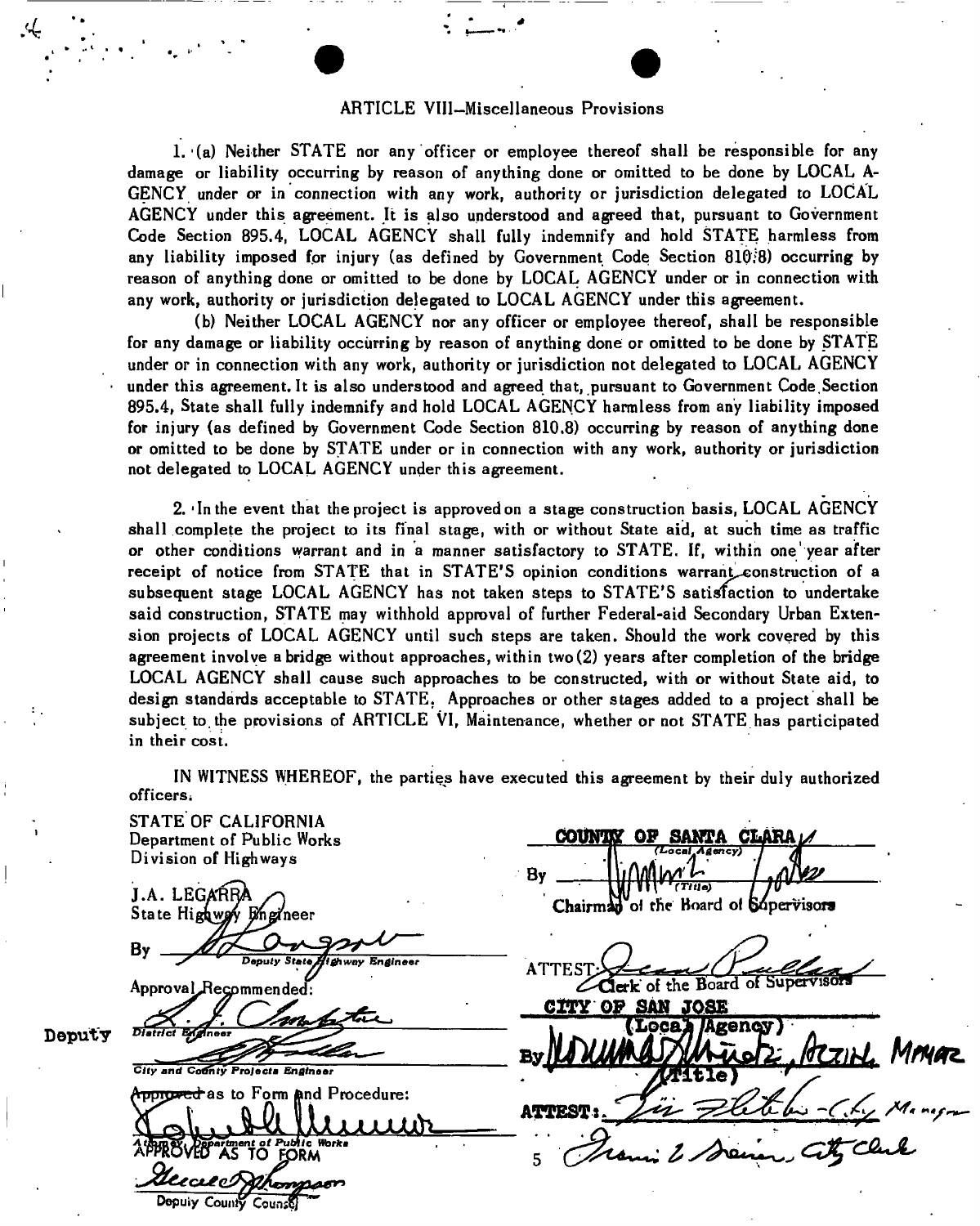**LOCAL AGENCY-STATE AGREEMENT** EXHIBIT A

ARTICLE IX-Project Location and description of work proposed:

**Approved Federal-aid Secondary Urban Extension Project UE-1009-2 on Bascom Avenue between Union Avenue and National Avenue. Six-lane divided vlth two way left**  turn median, and appurtenances. Net length 1.5<u>+</u> miles.

## ARTICLE X—Proposed Project funding:

**W**

## **!• Estimated Project Costa**

| Contract                        | \$934,000   |
|---------------------------------|-------------|
| Contingencies                   | 46,700      |
| <b>Subtotal</b>                 | $*980,700$  |
| <b>Engineering</b>              | 140,100     |
| <b>Total Cost</b>               | \$1,120,800 |
| Less Nonparticipating Cost      | 163,755     |
| <b>Total Participating Cost</b> | 957,045     |

## **2. Based on this estimate the participating portion of the project will be flnanoed as follows:**

|                         | <b>State Funds</b><br>(Sec. 143.3 S&HC) | <b>Local Funds</b> | <u>Total</u> |  |
|-------------------------|-----------------------------------------|--------------------|--------------|--|
| <b>City of San Jose</b> | \$276,500                               | \$297,727          | \$574,227    |  |
| County of Santa Clara   | 186,000                                 | 196,818            | 382,818      |  |
| <b>TOTAL</b>            | \$462,500                               | \$494,545          | \$957,045    |  |

6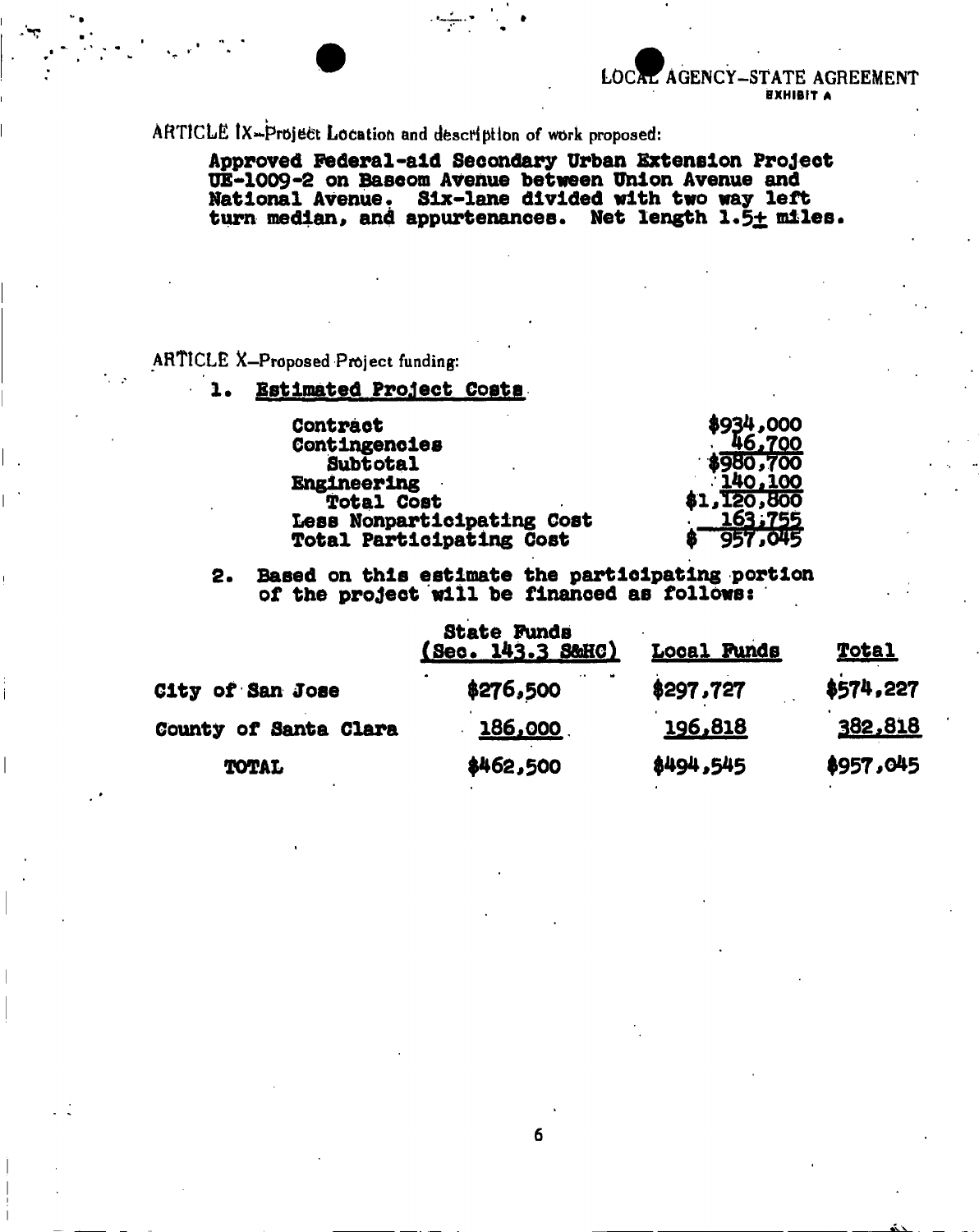## ARTICLE XI - SPECIAL COVENANTS

1. In lieu of conflicting portions of Article III-6 and Article V-3, the following shall apply:

LOCAL AGENCY will not be required, to advance deposit funds to finance preliminary engineering to be performed by STATE. Eligible- preliminary engineering expenditures by STATE and LOCAL AGENCY will be taken into consideration after bid opening in computing the STATE, and LOCAL shares of the project costs on the basis of the low bid. After contract, award STATE'S share of project costs will be paid to LOCAL AGENCY upon proper billing, in monthly installments as the work progresses. The eligible preliminary engineering<br>expenditures may be included in the first billing. Although expenditures may be included in the first billing. LOCAL AGENCY may provide in its construction contract a "withholding" from progress payments to contractor, STATE<sup>1</sup>S share of the cost of completed work will be paid to LOCAL AGENCY in full. However, should for any reason this result in an overpayment of State's share LOCAL AGENCY agrees to refund amount of overpayment upon demand. Should LOCAL AGENCY fail to pay monies due STATE within 30 days of demand or within such other period as may be agreed between the parties hereto, STATE, acting through State Controller, may withhold an' equal amount from future apportionments due LOCAL AGENCY from the Highway Users Tax Fund.

2. The specifications for the construction contract shall contain, the Pair Employment Practices Provisions set forth in attached Exhibit B.

**-6a-**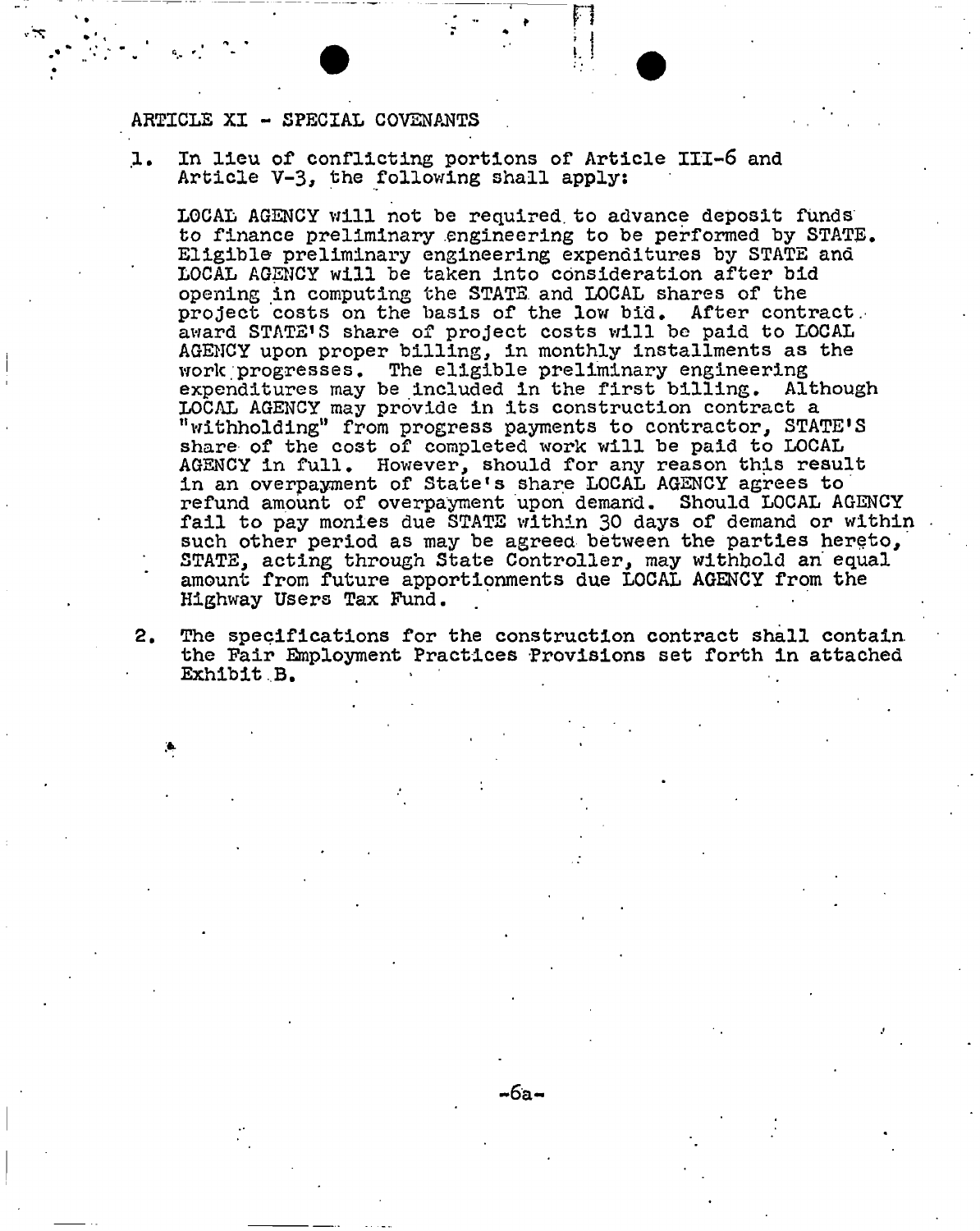(7) Prior to award of the contract, the Contractor shall certify to the awarding authority that he has or will meet the following standards for affirmative compliance, which shall be evaluated in each ease by. the awarding authority:

 $\mathbf{A}$ 

(a) The Contractor shall provide evidence, as required by the awarding authority, that he has notified all supervisors, forenen and other personnel officers In writing of the content of the antt discrimination clause and their responsibilities under It.

(b)'- The Contractor shall provide evidence, as required by the awarding authority, that he has notified all sources of employee referrals (including'unions, employment agencies, advertisements. Department of Bnployment) of the content of the anti-discrimination olause,

(o) Personally, or through his representatives, the Contractor shall, through negotiations with the unions with whom he has  $\therefore$  agreements, attempt to develop an agreement which will:

1, Spell out responsibilities for non-dlscrlmlnatlon in hiring, referrals, upgrading and training.

2. Otherwise Implement an affirmative anti-discrimination program in terms of the unions' specific areas of skill and • geography, to the end that qualified minority workers will be available and given an equal opportunity for employment.

(d) The Contractor shall notify the contracting, agency of opposition to the anti-dlscrlmlnatlon clause by Individuals, firms or organizations during the period of its prequallflcatlon.

(8) The Contractor will include the provisions of the foregoing paragraphs 1 through 7 in every first tier subcontract, so that such provisions will be binding upon each such subcontractor.

(9) The Contractor, In executing the proposal, thereby certifies that he has or will meet the standards for affirmative compliance with the Fair Baployment Practices requirements oontalned herein.

SECTION B: STATEMENTS AND PAYROLLS.--The Contractor shall maintain his records in-conformance with the requirements in the Standard Specifications and the following special provisions:

(1) The Contractor and eaoh subcontractor shall preserve his payroll records for a.period of 3 years from the date of completion of this oontraot.

(2) The Contractor shall submit weekly a copy of all payrolls to the Engineer. The copy shall be accompanied by a statement sighed by the employer or his agent indicating that the payrolls are correct and complete and that the wage rates contained therein are not less than those determined by the Department of Public Works, Division of Highways. The Contractor and subcontractor shall use Division of Highways certification set forth on Form HC-348 or the same certification appearing on the reverse side of optional Division of Highways Form HC-347, or any form with identical wording. The Contractor shall be responsible for the submission of copies of payrolls of all subcontractors •

(3) The payrolls and payroll records shall contain the full name, address and social seourlty number of each employee, his correct classification, rate of pay, daily and weekly number of hours worked, Itemized deductions made and actual wages paid. They shall also inciloate apprentices and ratio of apprentices to journeymen. The employee \*s address and social security number need only appear on the first payroll on which his name appears.

(4) The Contractor shall made his records available and is responsible for making his subcontractors' records available for inspection .by authorized representatives of the Engineer and will permit such representatives to interview employees during working hours on the Job.

-8-

FORM HCC 208 12/70

 $\sim$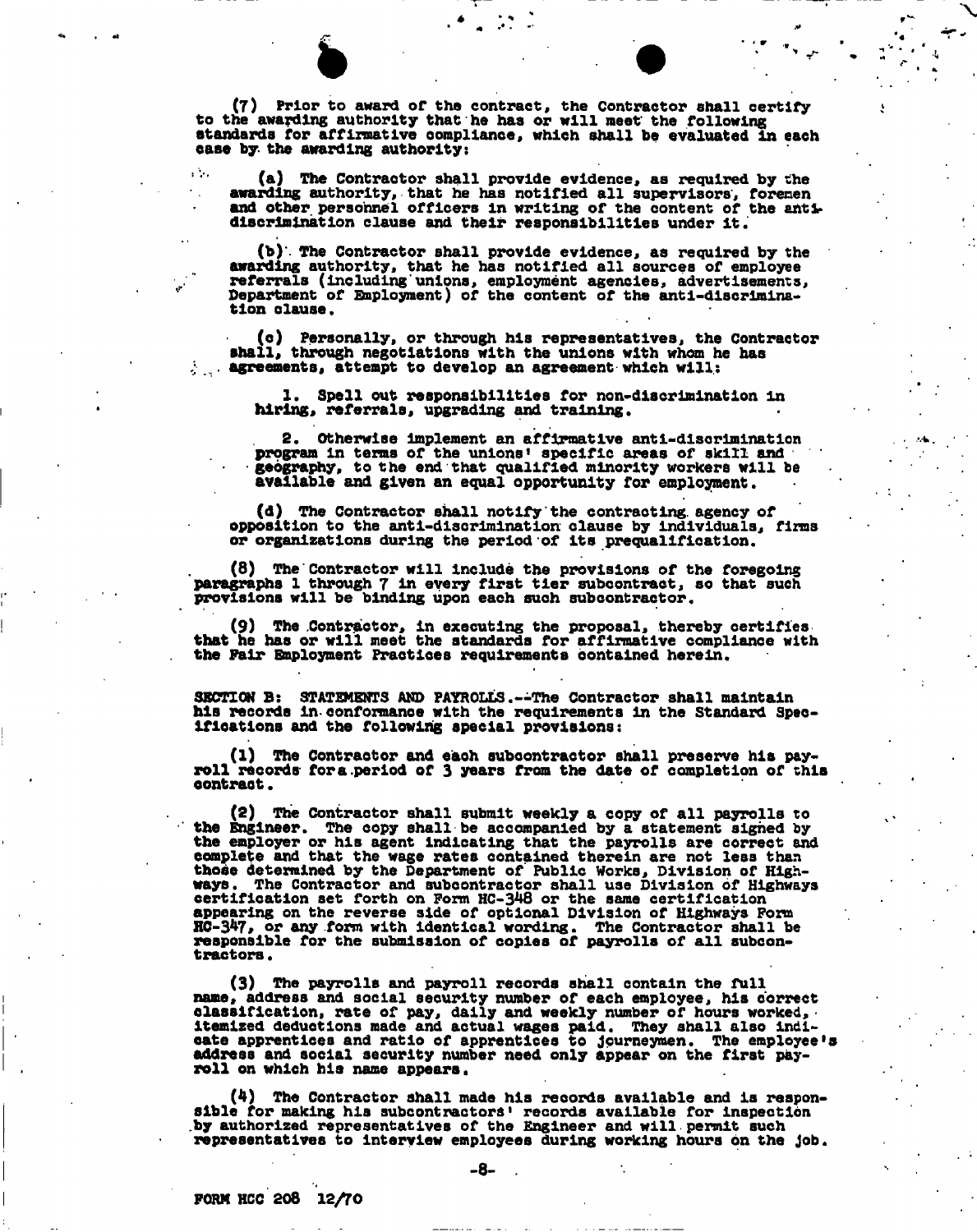#### PAIR EMPLOYMENT PRACTICES PROVISIONS

ra 1996.<br>Rođenja pod Santa Santa Santa Santa Santa Santa Santa Santa Santa Santa Santa Santa Santa Santa Santa Santa S

SECTION At In connection with the performance of work under this contract, the Contractor agrees aa follows:

(1) The Contractor will not willfully discriminate against any employee or applicant for employment because of race, color, religion, ancestry, or national origin. The Contractor will take affirmative, action to ensure that applicants are employed, and that employees are treated during employment, without regard to their race, color, religion, ancestry, or national origin. Such action shall include, but not be limited to, the following: employment, upgrading, demotion or transfer; recruitment or recruitment advertising; layoff or termination; rates of pay or other forms of compensation; and selection for training. Including apprenticeship. The Contractor agrees, to post In conspicuous places, available to employees and applicants for employment, notloes to be provided by the awarding authority setting forth the provisions of this Pair Employment Practices section.

(2) The Contractor will send to each labor'unlon or representative of workers with which he haa a collective bargaining agreement or other contract or understanding, a notice, to be provided by the awarding<br>authority, advising the said labor union or workers' representative of the Contractor's commitments under this Section, and shall post copies of the notloe in conspicuous places available to employees and appll-. oants for employment.

. (3) The Contractor will permit access to his records of employment, employment advertisements, application forms, and other pertinent data and records by the Fair Bnployment Practices Commission, • the awarding authority or any other appropriate agency of the State of California designated by the awarding authority, for the purposes of investigation to ascertain compliance with the Fair Employment Practices section of this contract.

(4) A finding of willful violation of the Fair Employment Prac-. tlcea section of this contract or of the Fair Snployment Practices Act shall be regarded by the awarding authority as a basis for determining the Contractor to be not a "responsible bidder" as to future contracts for which such Contractor may submit bids, for revoking the Contractor's prequalification rating, if any, and for refusing to establish, reestablish or renew a prequalificatlon rating for the Contractor.

• The awarding authority shall deem a finding of willful violation of the Fair Employment Practices Act to have occurred upon receipt of written notice from the Fair Employment Practices Commission that it has investigated and determined that the Contractor has violated the Fair Employment Practices Act and has Issued an order under Labor Code Section 1426 or obtained an injunction under Labor Code Section 1429.

Upon receipt of such written notloe from the Fair Employment Practices Commission, the awarding authority shall notify the Contractor that unless he demonstrates to the satisfaction of the awarding authority within a stated period that the violation has been corrected, his prequalification rating will be revoked at the expiration of such period.

(5) The Contractor agrees, that should the awarding authority determine that the Contractor has not complied with the Fair Employment Practices section of this contract, then pursuant to Labor Code Sections 1735 and 1775, the Contractor shall, as a penalty to the awarding authority, forfeit, for each calendar day, or portion thereof, for each person who was denied employment as a result of such non-compliance, the penalties provided in the Labor Code for violation of prevailing wage rates. Such monies may be recovered from the Contractor. The awarding authority may deduct any such damages from any monies due the Contractor from the State of California.

(6) (a) Nothing contained in this Fair Employment Practices Section shall be construed in any manner or fashion so as to prevent the awarding authority of the State of California from pursuing any other remedies that may be available at law.

(b) Nothing contained in this Fair Employment Practices section shall be construed in any manner or fashion so- as to require or permit the hiring of an employee not permitted, by the National Labor Relations Aot.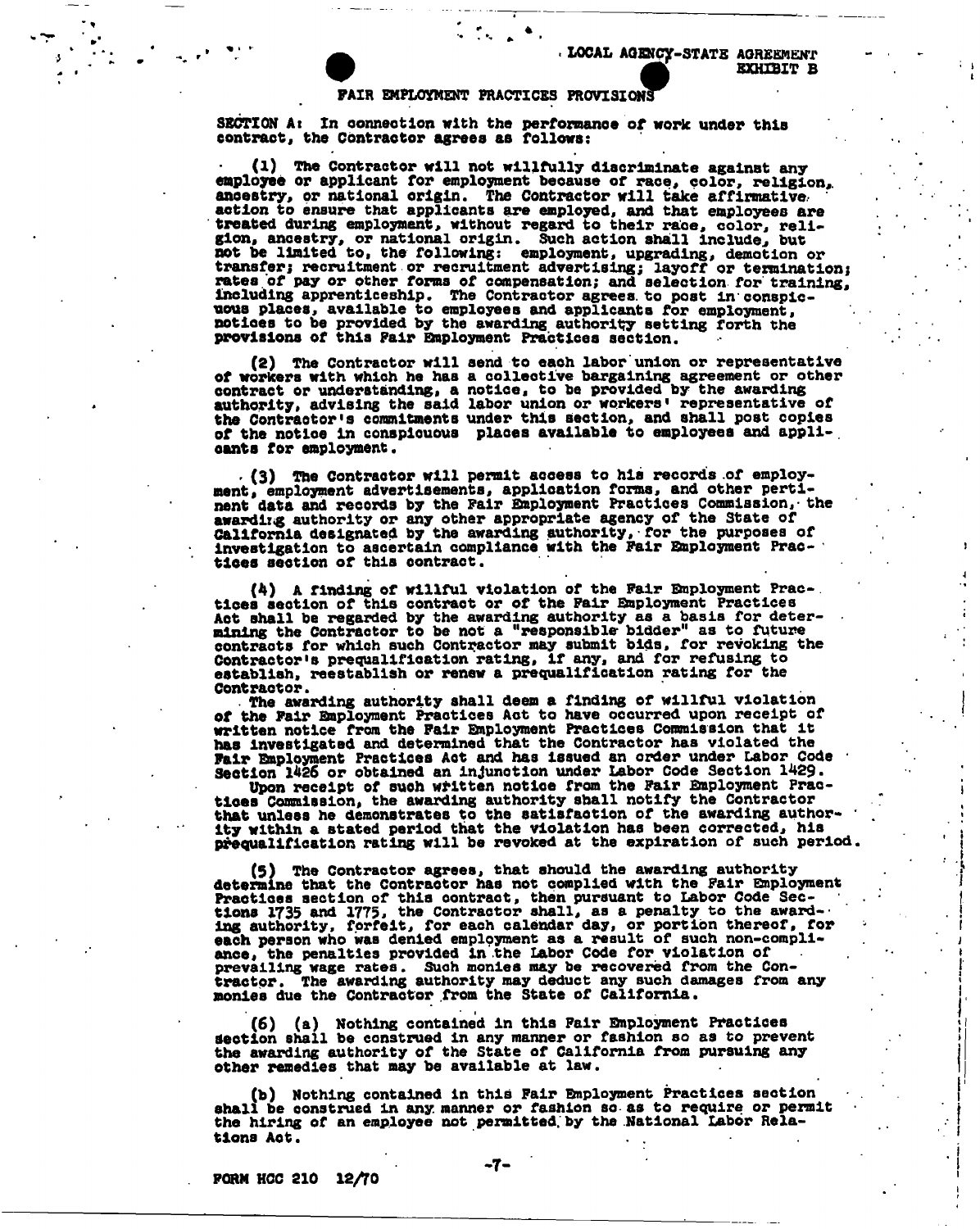# memorandum



**Pursuant to the Public Works agenda transmittal memorandum, attached are the following documents for hand carrying to the California State Division of Highways and the city of San Joset** 

- **1.** Original and  $\frac{\mathcal{H} \mu ee}{\mathbf{a} \mathbf{v} \mathbf{c}}$  signed copies of Local Agency-State Agreement **No\* UE-71-17 (Urban Extension Project 1009-2) y along with two facsimile stamped copies for public Works<sup>1</sup> usei and,**
- **2\* Five certified copies of Resolution of the Board of Supervisors**  authorizing execution of said Agreement.

**After execution of the Agreement by all parties, please see that**  a fully executed copy is returned to this office for our files.

**kb attachments**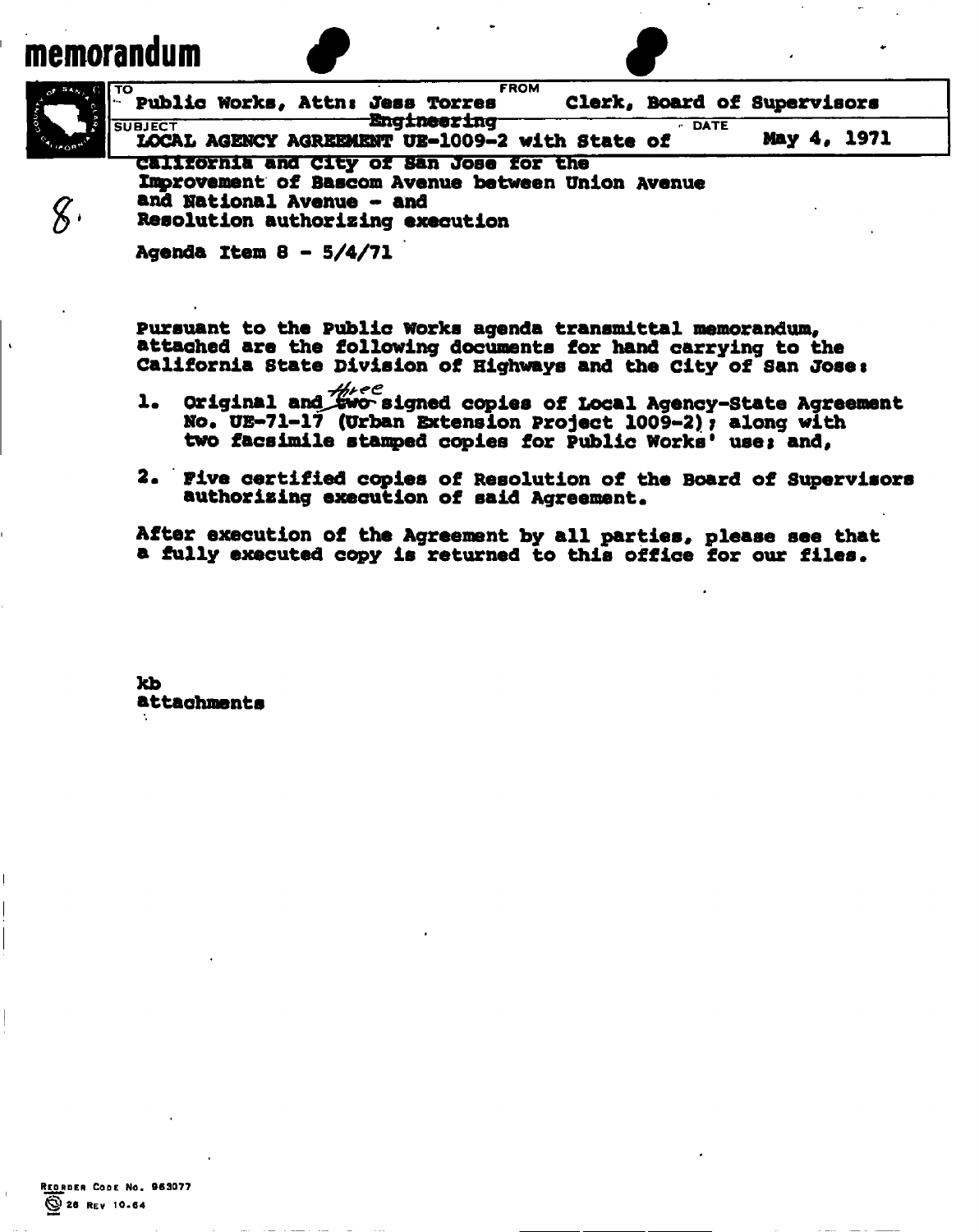|                        | <b>County of Santa Clar</b>                                                                                                                                                                                                                                                               |                        |                      |               | Department of Public Works<br>County Office Building<br>20 West Hedding Street<br>San Jose, California 95110 |                |
|------------------------|-------------------------------------------------------------------------------------------------------------------------------------------------------------------------------------------------------------------------------------------------------------------------------------------|------------------------|----------------------|---------------|--------------------------------------------------------------------------------------------------------------|----------------|
| <b>California</b>      |                                                                                                                                                                                                                                                                                           |                        |                      |               |                                                                                                              |                |
|                        |                                                                                                                                                                                                                                                                                           | TRANSMITTAL MEMORANDUM |                      |               |                                                                                                              | S.D. $1, 2, 4$ |
|                        |                                                                                                                                                                                                                                                                                           | Page of                |                      | DATE:         | April 26, 1971                                                                                               |                |
| FOR:                   | BOARD OF SUPERVISORS AGENDA OF                                                                                                                                                                                                                                                            |                        | May 4                |               |                                                                                                              | 19 71          |
| FROM:                  | MONTINI, ENGINEERING, PUBLIC WORKS                                                                                                                                                                                                                                                        |                        |                      |               |                                                                                                              |                |
| TITLE:<br>DESCRIPTION: | 1.) LOCAL AGENCY AGREEMENT UE-1009-2 AMONG STATE OF<br>CALIFORNIA, CITY OF SAN JOSE AND COUNTY OF SANTA<br>CLARA FOR BASCOM AVENUE.<br>2.) AUTHORIZING RESOLUTION.                                                                                                                        |                        |                      |               |                                                                                                              |                |
| Avenue.                | This agreement provides for the payment of Federal and Secondary<br>Urban Extension funds allocated by the California Highway Commission<br>for the improvement of Bascom Avenue between Union Avenue and National                                                                        |                        |                      |               |                                                                                                              |                |
|                        | Availability of funds is based upon awarding a contract no later<br>than June 30, 1971. This project is tentatively scheduled for<br>advertisement on May 18, 1971 and award on June 15, 1971.                                                                                            |                        |                      |               |                                                                                                              |                |
|                        | Approval is recommended.                                                                                                                                                                                                                                                                  |                        |                      |               |                                                                                                              |                |
| execution.             | The City of San Jose has the original and three (3) copies of The<br>Local Agency Agreement. It is on the City Council's agenda for approval<br>May 3, 1971. After execution by the City the original and copies will<br>be hand delivered by Jess Torres of this office to the Board for |                        |                      |               |                                                                                                              |                |
|                        | After execution please call Jess Torres at 299-2362.<br>and two (2) copies of the executed documents will be hand carried to<br>California State Division of Highways for final processing.                                                                                               |                        |                      |               |                                                                                                              | The original   |
| LM: JYT: vlh           |                                                                                                                                                                                                                                                                                           |                        |                      |               |                                                                                                              |                |
| attachments            |                                                                                                                                                                                                                                                                                           |                        |                      |               |                                                                                                              |                |
|                        |                                                                                                                                                                                                                                                                                           |                        |                      |               |                                                                                                              |                |
|                        |                                                                                                                                                                                                                                                                                           |                        |                      |               |                                                                                                              |                |
|                        |                                                                                                                                                                                                                                                                                           |                        |                      |               |                                                                                                              |                |
|                        |                                                                                                                                                                                                                                                                                           |                        |                      |               |                                                                                                              |                |
|                        |                                                                                                                                                                                                                                                                                           |                        |                      |               |                                                                                                              |                |
|                        |                                                                                                                                                                                                                                                                                           |                        |                      |               |                                                                                                              |                |
| EIN APPROVED:          | JAMES POT                                                                                                                                                                                                                                                                                 |                        |                      | HOWARD CAMPEN |                                                                                                              |                |
| AGENDA DATA:           | DATE:                                                                                                                                                                                                                                                                                     |                        | <b>BOARD ACTION:</b> |               | MAY 4                                                                                                        | 1971/5         |
|                        | ITEM NO:                                                                                                                                                                                                                                                                                  |                        |                      |               |                                                                                                              |                |
| 2/69                   |                                                                                                                                                                                                                                                                                           |                        |                      |               |                                                                                                              |                |

 $\frac{1}{2}$ 

Ĵ,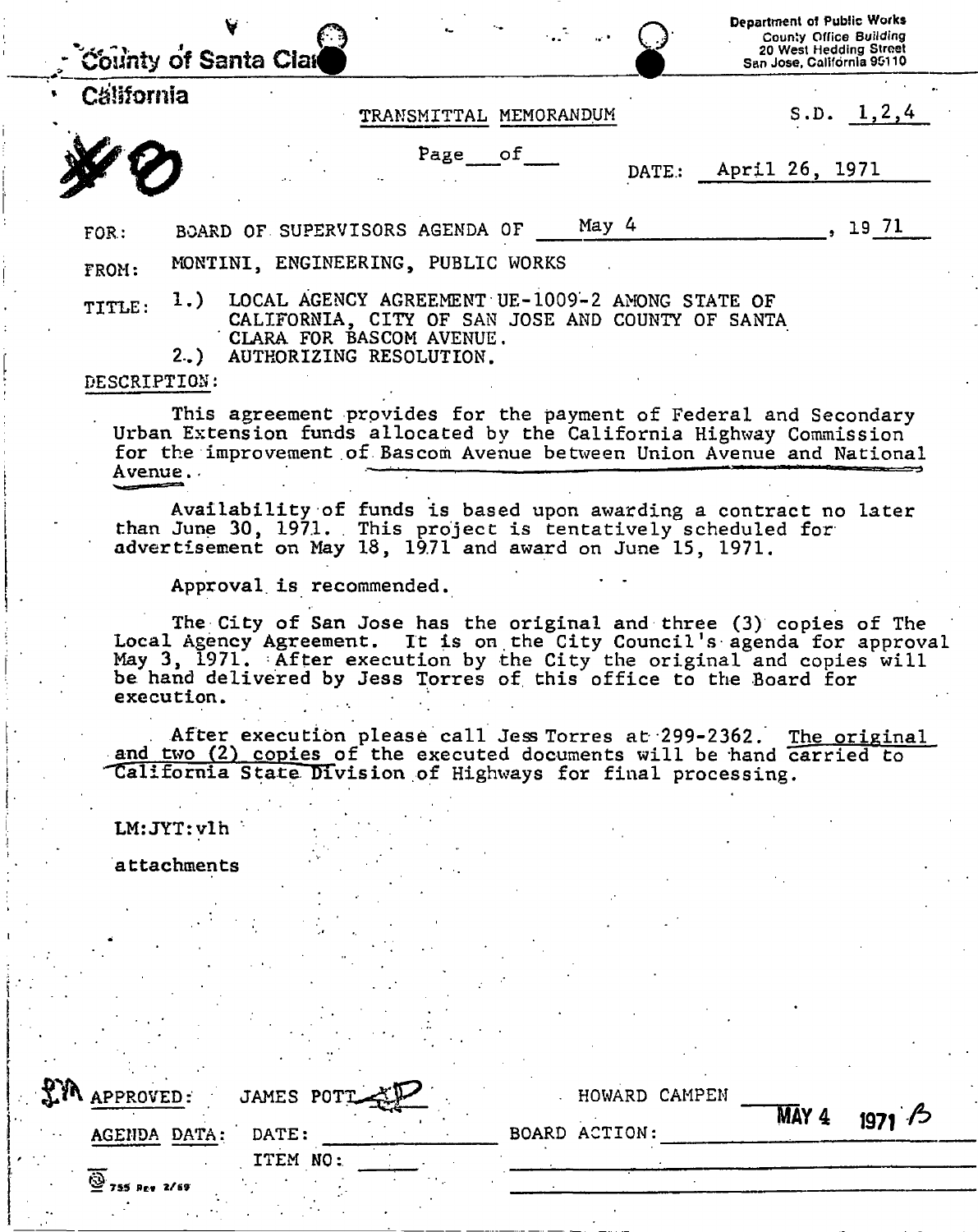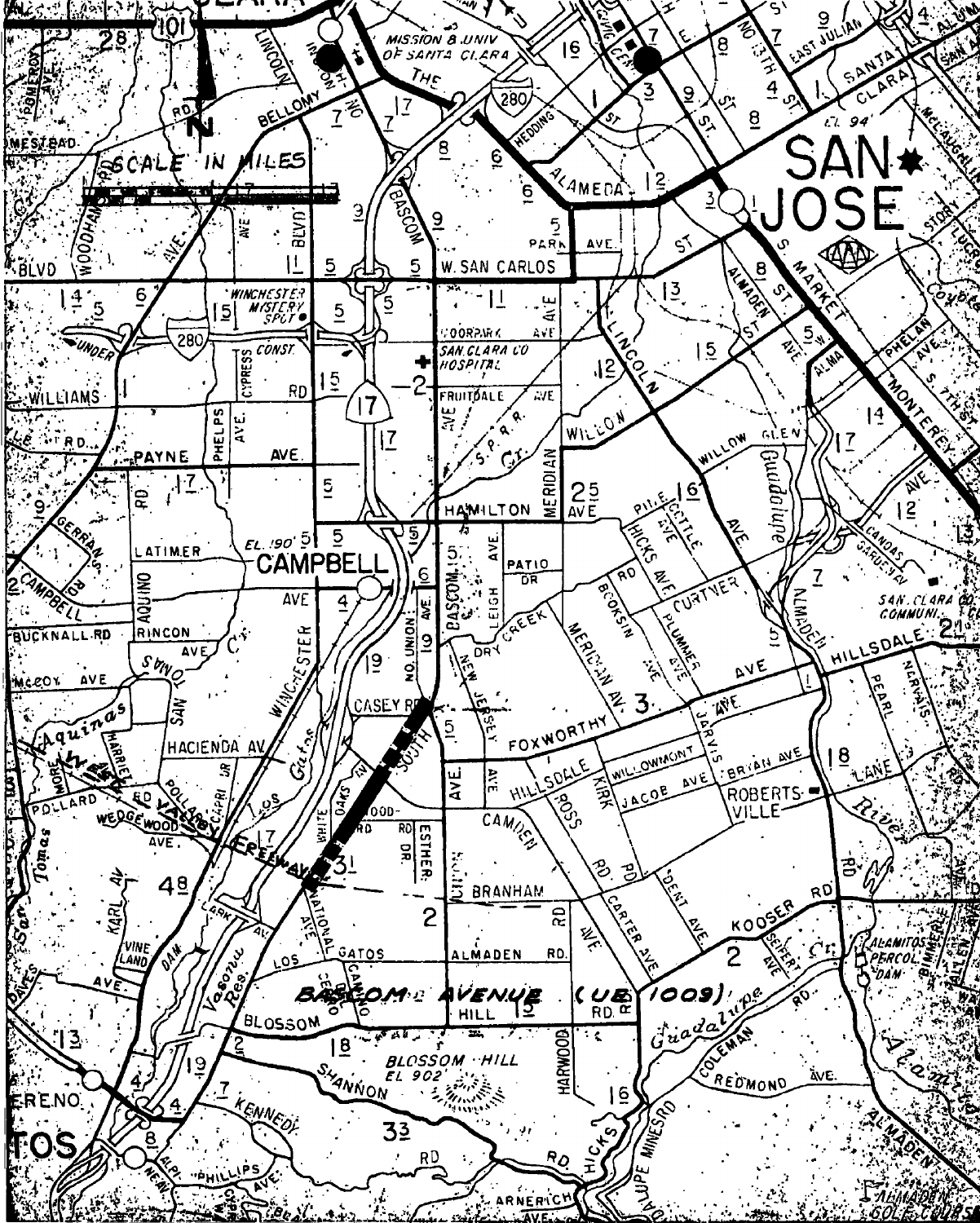## RESOLUTION OF THE BOARD OF SUPERVISORS OF THE COUNTY OF SANTA CLARA AUTHORIZING EXECUTION OF AGREEMENT WITH THE STATE OF CALIFORNIA RELATING TO URBAN EXTENSION FUNDS FOR CONSTRUCTION OF BASCOM AVENUE

WHEREAS, the County of Santa Clara, acting in accordance with Streets and Highways Code Section 143.3, has requested State of California for an allocation of State Highway Funds to be used in constructing Bascom Avenue (UE Project UE-1009-2); and

WHEREAS, State of California has made the requested allocation and has executed together with County an agreement entitled "Local Agency - State Agreement No. UE 1009-2, Federal Aid Secondary  $Roads$ ":

NOW, THEREFORE, BE IT RESOLVED that the Board of Supervisors of the County of Santa Clara, State of California hereby authroizes and directs the Chairman to execute the aforementioned "Local Agency - State Agreement UE 1009-2 on Behalf of Santa Clara County.

PASSED AND ADOPTED by the Board of Supervisors of the County of Santa Clara, State of California, on MAY 4 1971 by the following vote:

AYES: ABSENT: NOES: Mehrkens Sanchez Quinn Calvo Cortes® i Supervisors NONE<sup>.</sup> Supervisors NONE

minicl

Board of Supervisors Chairma

ATTEST: JEAN PULLAN, Clerk Board of Supervisors

**C** */T^L^^ U* **^** 

APPROVED AS TO FORM:<br>Approved the measure of the Country Counsel Assistant/Deputy

pril 26, 1971 DATE:

ed fofusie Works<br>State, Per<br>f SanJoee, 2 for

V v

 $\mathbf{r} = \mathbf{r}$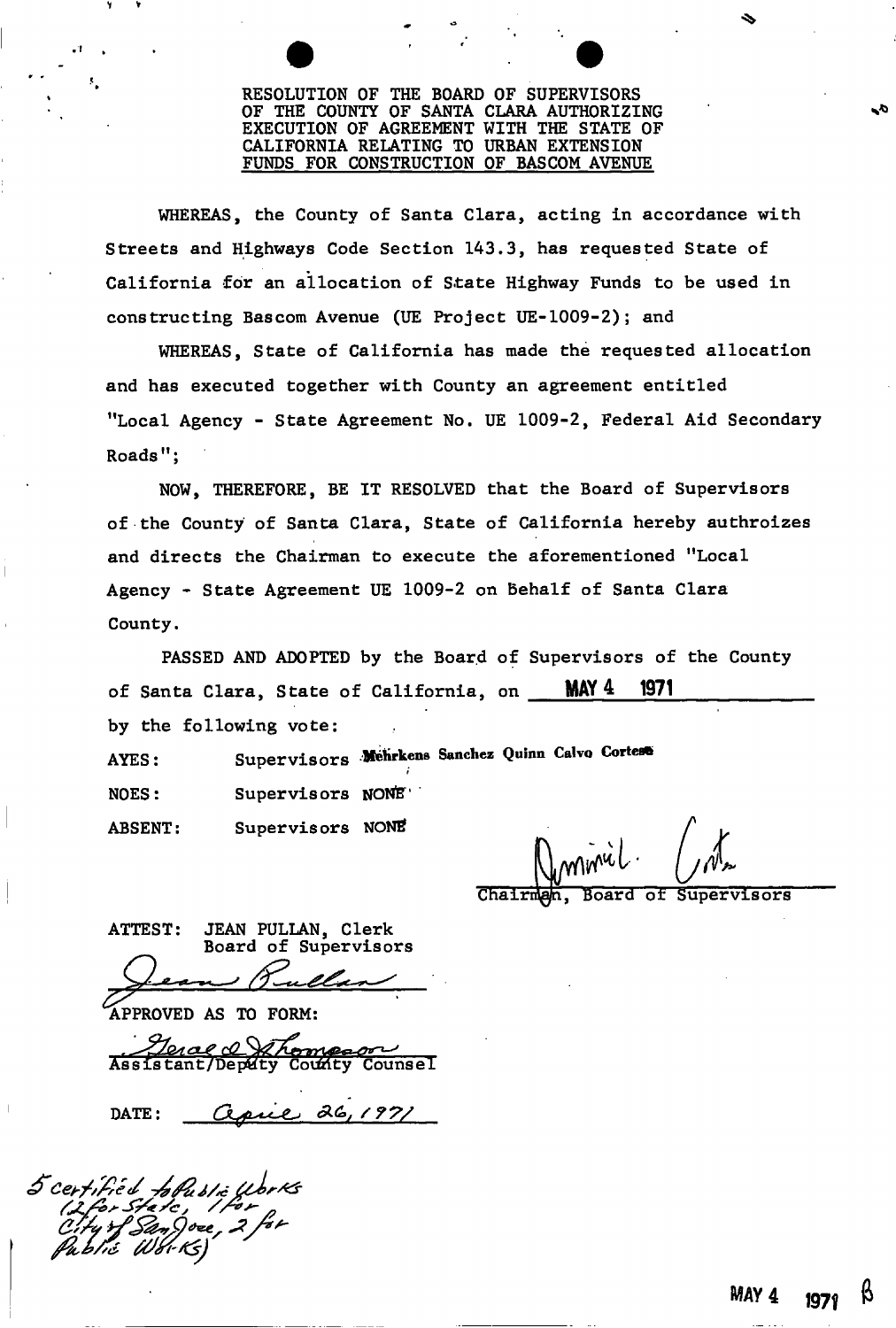FPP: DCA: tc-B **V27/71** 

## RESOLUTION NO. 39536

 $\mathbf{r}$ 

RESOLUTION OP THE COUNCIL OF THE CITY OP SAN JOSE AUTHORIZING TIIE MAYOR AND CITY MANAGER TO EXECUTE AN AGREEMENT WITH THE STATE OP CALIFORNIA AND THE COUNTY OP SAITTA CLARA PROVIDING POR FINANCIAL CON-TRIBUTION BY THE STATE OF CALIFORNIA TOWARDS THE CONSTRUCTION OP BASCCI1 AVENUE BETWEEN UNION AVENUE AND NATIONAL AVENUE.

1

BE IT RESOLVED BY THE COUNCIL OF THE CITY OF SAN JOSE:

**SECTION 1.** The Mayor and City Manager are hereby authorized **and directed to execute, on behalf of the City of San Jose, that certain agreement between the City of San Jose and the County of Santa Clara, hereinafter referred to as "Local Agency", and the State of California, acting by and through the Division of Highways of the Department of Public Works, hereinafter referred to as "State", namely, "Local Agency-State agreement** No. **UE-71-17 Federal-Aid Secondary Roads", designated in the upper right hand oorncr as "Urban Extension Project 1009-2".** 

Said agreement provides that Local Agency will acquire rights of way for Bascom Avenue between Union Avenue and National Avenue, hereinafter referred to as the "Project", Will prepare plans and specifications for the Project, and award and administer the contract or contracts therefor and make payments to the contractor or contractors, that State shall contribute a sum towards the construction costs of the Project not to exceed \$462,500.00, and that San Jose's estimated share of the construction costs of the Project shall be \$297,727.00.

 $\mathbf{w}^{\mathcal{I}}$ SECTION 2. The Director of Public Works of the City of San Jose is hereby authorized to carry out the terras and provisions of said agreement on behalf of City and to expend such moneys as are

 $-1-$